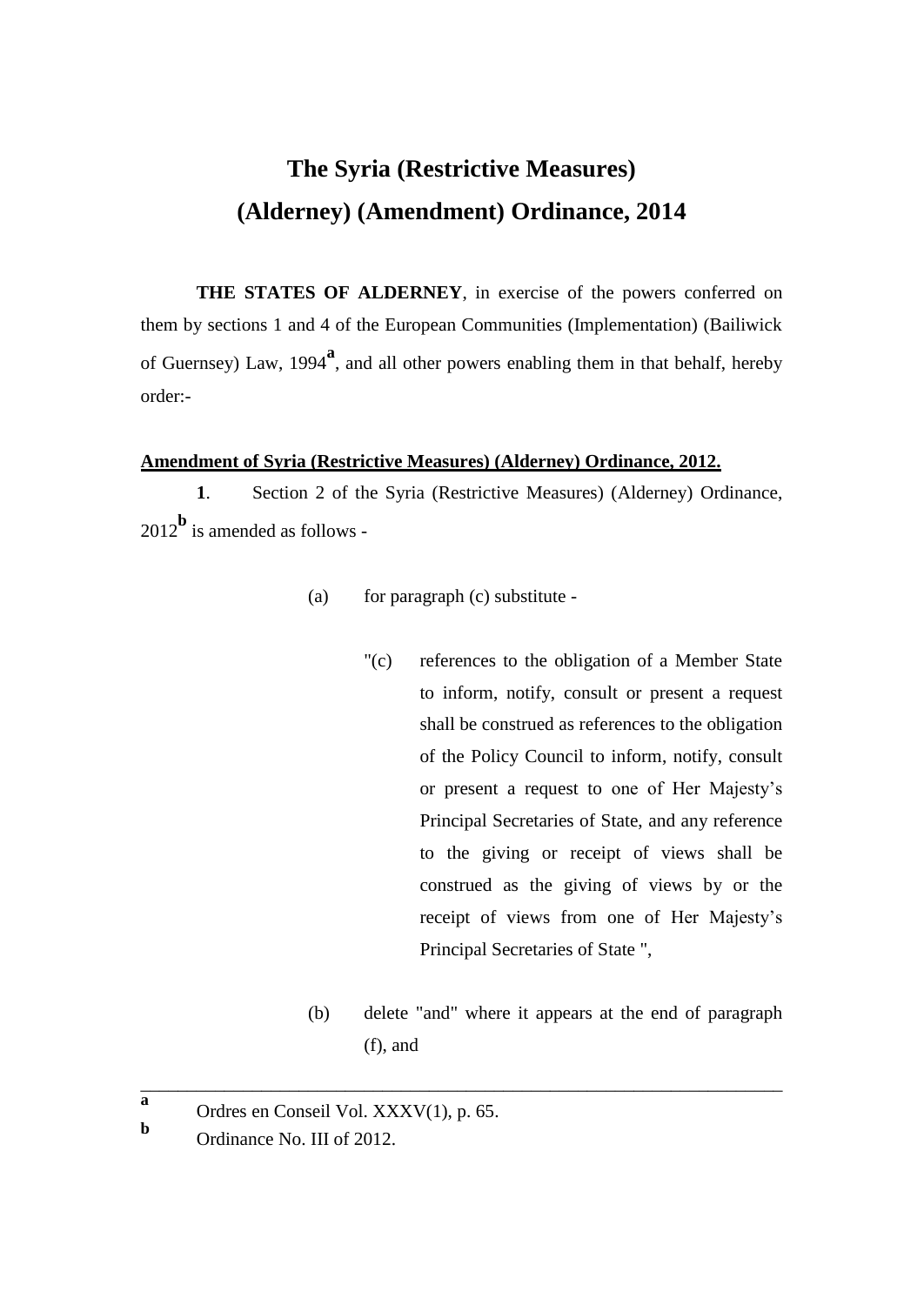- (c) for the full stop at the end of paragraph (g) substitute a comma and immediately thereafter insert the following paragraphs -
	- "(h) references to ports of Member States shall be construed as including any port in Alderney, and references to a vessel flying the flag of a Member State as including a Guernsey ship and a Guernsey fishing vessel,
	- (i) references to a Member State in relation to the prohibition or imposition of an authorisation requirement on the export of dual–use items shall be construed as a reference to the States of Guernsey Home Department, and
	- (l) the inclusion of any natural or legal person, group or entity in the lists contained in any Annex to the EU Regulation shall be subject to any annulment of the EU Regulation in its application to that person group or entity by the Court of Justice of the European Union and having effect in the European Union for the time being.".

## **Citation.**

**2.** This Ordinance may be cited as the Syria (Restrictive Measures) (Alderney) (Amendment) Ordinance, 2014.